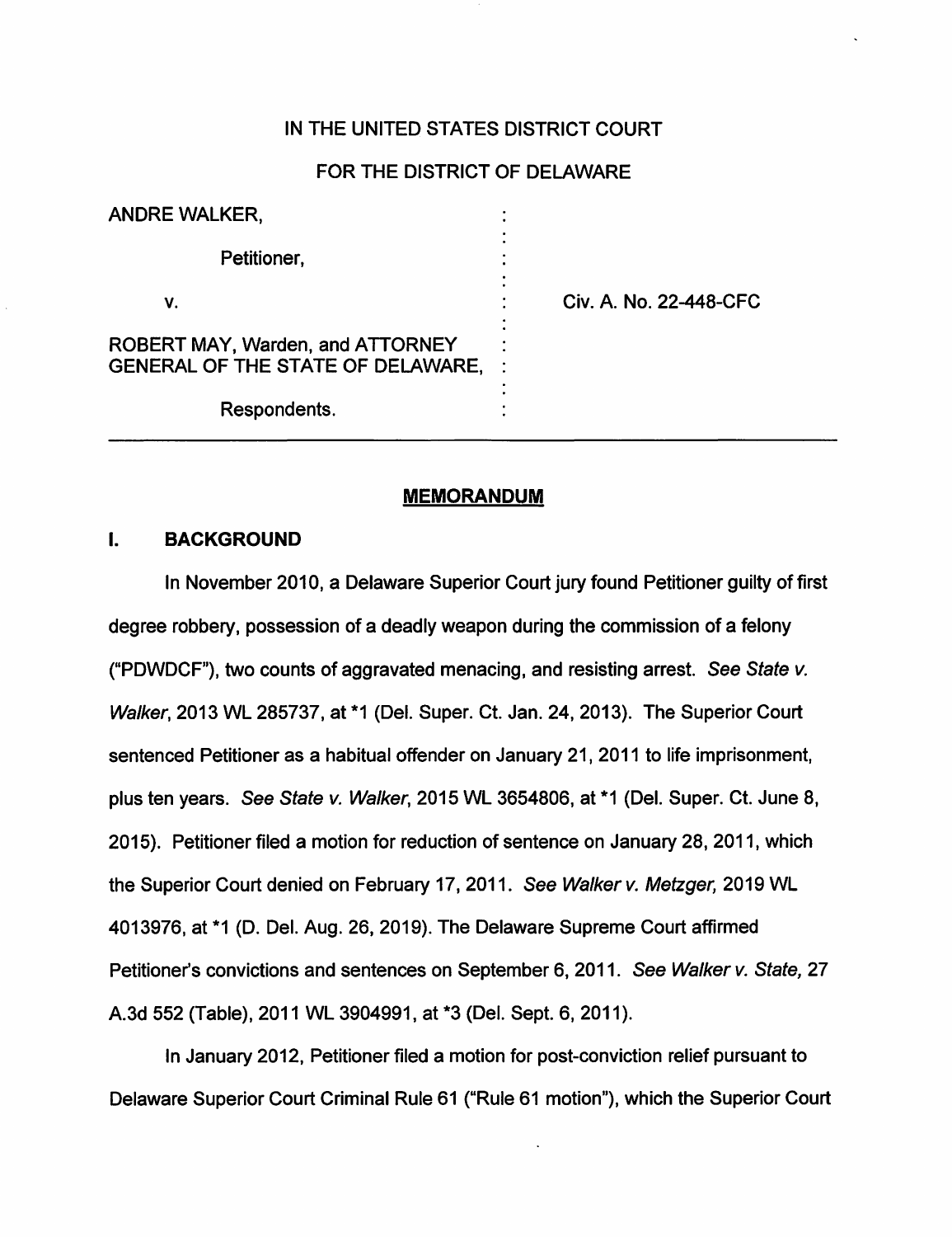denied on April 8, 2013. See Walker, 2019 WL 4013976, at \*1. On post-conviction appeal, the Delaware Supreme Court reversed the Superior Court's decision and remanded Petitioner's case to the Superior Court with instructions to appoint counsel for Petitioner. See Walker v. State, 69 A.3d 372 (Table) 2013 WL 3355899, at \*1 (Del. June 28, 2103).

On November 17, 2014, with the assistance of counsel, Petitioner filed an amended Rule 61 motion. See Walker, 2019 WL 4013976, at \*1. The Superior Court denied the amended Rule 61 motion on June 8, 2015, and the Delaware Supreme Court affirmed that decision on May 2, 2016. See State *v.* Walker, 2015 WL 3654806, at \*4-5 (Del. Super. Ct. June 8, 2015); Walker *v.* State, 138 A.3d 476 (Table), 2016 WL 2654347 (Del. May 2, 2016). In 2016, Petitioner filed two motions for modification of sentence, which the Superior Court denied. See State *v.* Walker, 2021 WL 3700939, at \*1 (Del. Super. Ct. Aug. 20, 2021 ).

Thereafter, Petitioner filed in this Court a pro se petition for writ of habeas corpus pursuant to 28 U.S.C. § 2254 challenging his 2010 conviction. (See D.I. 3 in Walker v. Pierce, Civ. A. No. 16-678-CFC) The petition asserted the following three ineffective assistance of counsel claims: (1) defense counsel improperly permitted Petitioner to appear before the jury in prison clothing during the trial; (2) defense counsel failed to request a proper first degree robbery jury instruction that conformed with Delaware law; and (3) defense counsel failed to appeal the denial of Petitioner's motion for judgment of acquittal. (See id.) In 2019, the Court denied the petition after determining that the claims lacked merit. See Walker, 2019 WL 4013976, at \*2-7. Petitioner appealed, and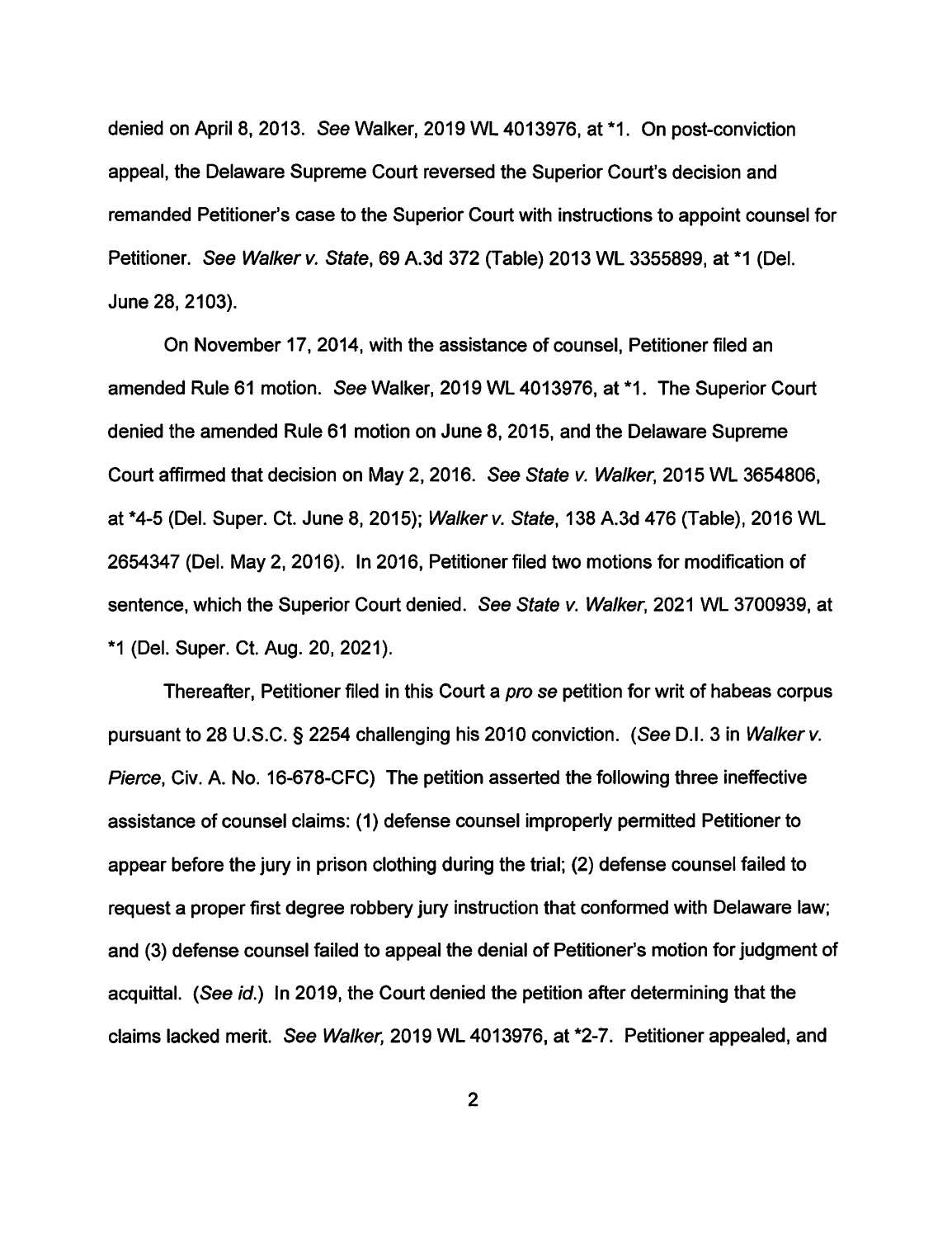the Third Circuit declined to issue a certificate of appealability, explaining that "[r]easonable jurists would not debate that the District Court properly dismissed [Petitioner's] petition." (D.I. 26 in Walker, Civ. A. No. 16-678-CFC)

In September 2019, Petitioner filed in the Superior Court a fourth motion for modification of sentence. See Walker, 2021 WL 3700939, at \*1. The Superior Court denied the motion, and the Delaware Supreme Court affirmed that decision. See id. In August 2021, Petitioner jointly filed a Rule 61 motion and a Rule 35(a) motion for correction of sentence. See Walker v. State, 2022 WL 244754, at \*2 (Del. Jan. 26, 2022). The Superior Court denied both motions, and the Delaware Supreme Court affirmed that decision in January 2022. See Walker, 2021 WL 3700939, at \*1; Walker, 2022 WL 244754, at \*3.

On April 4, 2022, Petitioner filed in this Court another petition for writ of habeas corpus pursuant to 28 U.S.C.  $\S$  2254 ("Petition"). (D.I. 1)

## II. **LEGAL STANDARDS**

A district court may summarily dismiss a petition for a writ of habeas corpus without ordering a responsive pleading "if it plainly appears from the face of the petition and any exhibits annexed to it that the petitioner is not entitled to relief." Rule 4, 28 U.S.C. foll. § 2254; see also Mayle v. Felix, 545 U.S. 644, 656 (2005). Federal habeas relief under 28 U.S.C. § 2254 is only available to a petitioner who demonstrates that his custody under a state court judgment violates the Constitution or laws or treaties of the United States. See 28 U.S.C. § 2254(a); see also Estelle v. McGuire, 502 U.S. 62, 67- 68 (1991).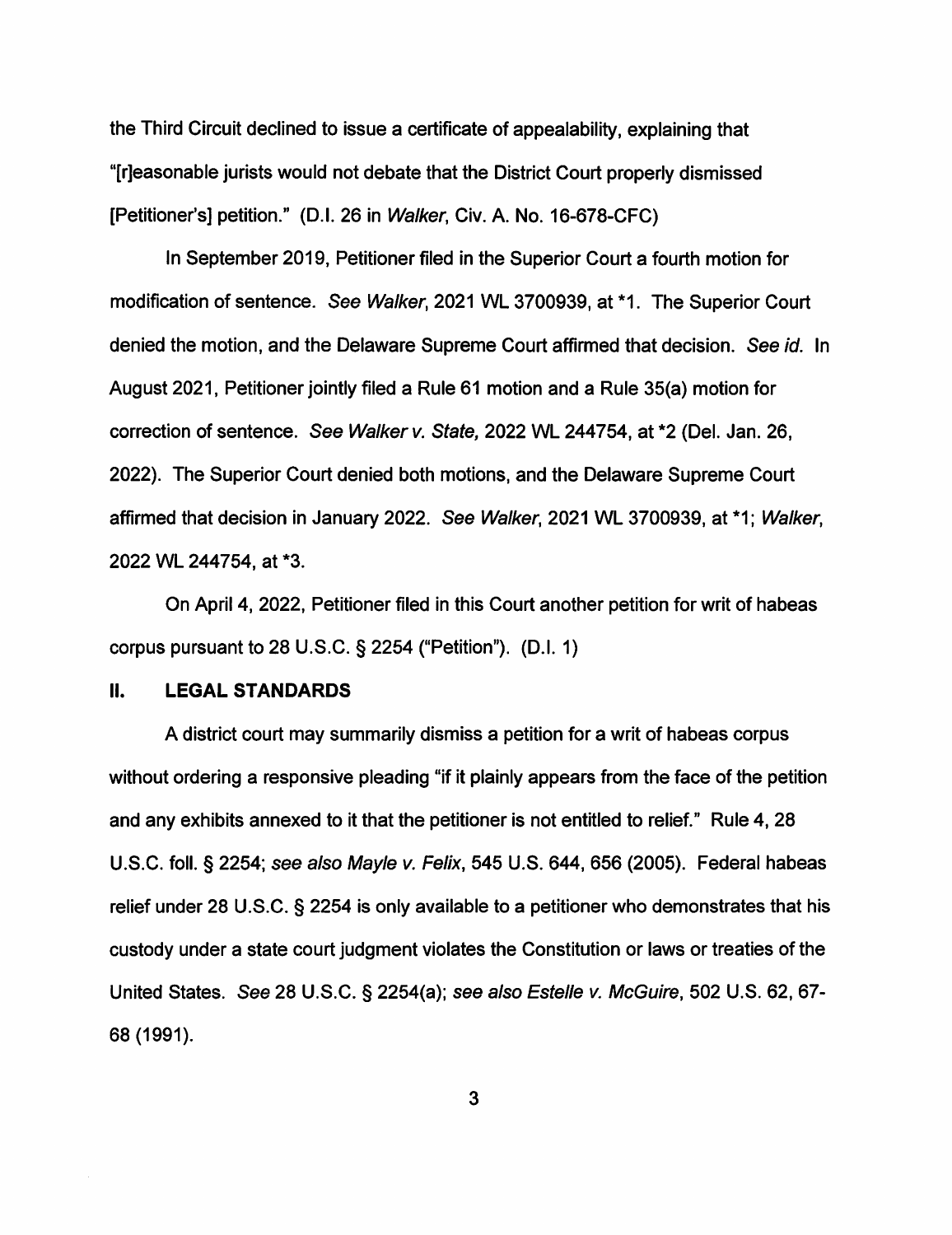Pursuant to 28 U.S.C. § 2244(b)(3)(A), a petitioner must seek authorization from the appropriate court of appeals before filing a second or successive habeas petition in a district court. See Burton v. Stewart, 549 U.S. 147, 152 (2007); Rule 9, 28 U.S.C. foll. §2254. A habeas petition is classified as second or successive within the meaning of 28 U.S.C. § 2244 if a prior petition has been decided on the merits, the prior and new petitions challenge the same conviction, and the new petition asserts a claim that was, or could have been, raised in a prior habeas petition. See Benchoff v. Colleran, 404 F.3d 812, 817 (3d Cir. 2005); In re O/abode, 325 F.3d 166, 169-73 (3d Cir. 2003). If a habeas petitioner erroneously files a second or successive habeas petition "in a district court without the permission of a court of appeals, the district court's only option is to dismiss the petition or transfer it to the court of appeals pursuant to 28 U.S.C. § 1631." Robinson v. Johnson, 313 F.3d 128, 139 (3d Cir. 2002).

#### Ill. **DISCUSSION**

The sole claim in the instant Petition asserts that defense counsel provided ineffective assistance counsel during Petitioner's trial, appeal, and habitual offender hearing. (D.I. 1 at 5) Petitioner asks the Court to grant the jointly filed Rule 61/35 motions he filed in the Delaware state courts and vacate his life without parole sentence. (D.I. 1 at 15)

To the extent the instant Petition challenges the Delaware Supreme Court's 2022 decision affirming the Superior Court's denial of Petitioner's jointly filed Rule 61/Rule 35 motions, the Petition fails to assert an issue cognizable on federal habeas review. See Hassine v. Zimmerman, 160 F.3d 941, 954 (3d Cir.1998) (holding that the "federal role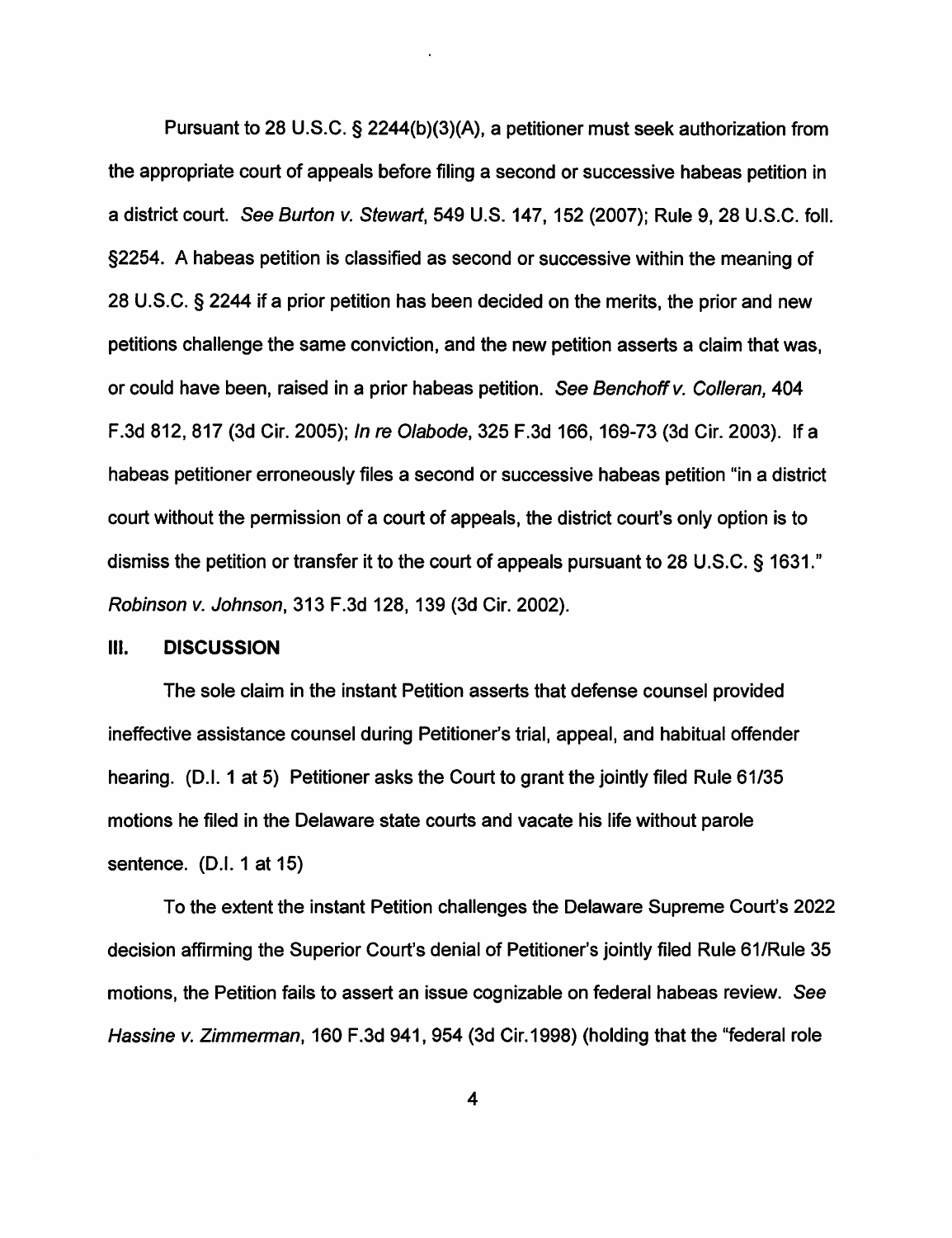in reviewing an application for habeas corpus is limited to evaluating what occurred in the state or federal proceedings that actually led to the petitioner's conviction; what occurred in the petitioner's **collateral** proceeding does not enter into the habeas proceeding.") (emphasis in original); see also Lambert v. Blackwell, 387 F.3d 210, 247 (3d Cir. 2004) ("alleged errors in [state] collateral proceedings ... are not a proper basis for habeas relief'). Therefore, the Court will dismiss the Petition for lack of jurisdiction because Petitioner has failed to present a proper basis for federal habeas relief.

Additionally, to the extent the Petition's ineffective assistance of counsel argument challenges the validity of Petitioner's 2010 conviction and 2011 sentence, the Petition constitutes a second or successive habeas petition within the meaning of 28 U.S.C. § 2244. The Petition challenges the same 2010 conviction that Petitioner challenged in his first federal habeas proceeding, the earlier petition was denied as meritless, and Petitioner could have presented his current ineffective assistance of counsel allegation in his earlier petition.

Petitioner does not assert, and nothing in the record indicates, that the Third Circuit Court of Appeals authorized the filing of the instant second or successive habeas Petition. Further, the Court finds that it is not in the interest of justice to transfer this case to the Third Circuit, because the Petition does not come close to satisfying the substantive requirements for a second or successive petition under 28 U.S.C. § 2244(b)(2). Given these circumstances, the Court will alternatively dismiss the Petition for lack of jurisdiction because it constitutes an unauthorized second or successive petition.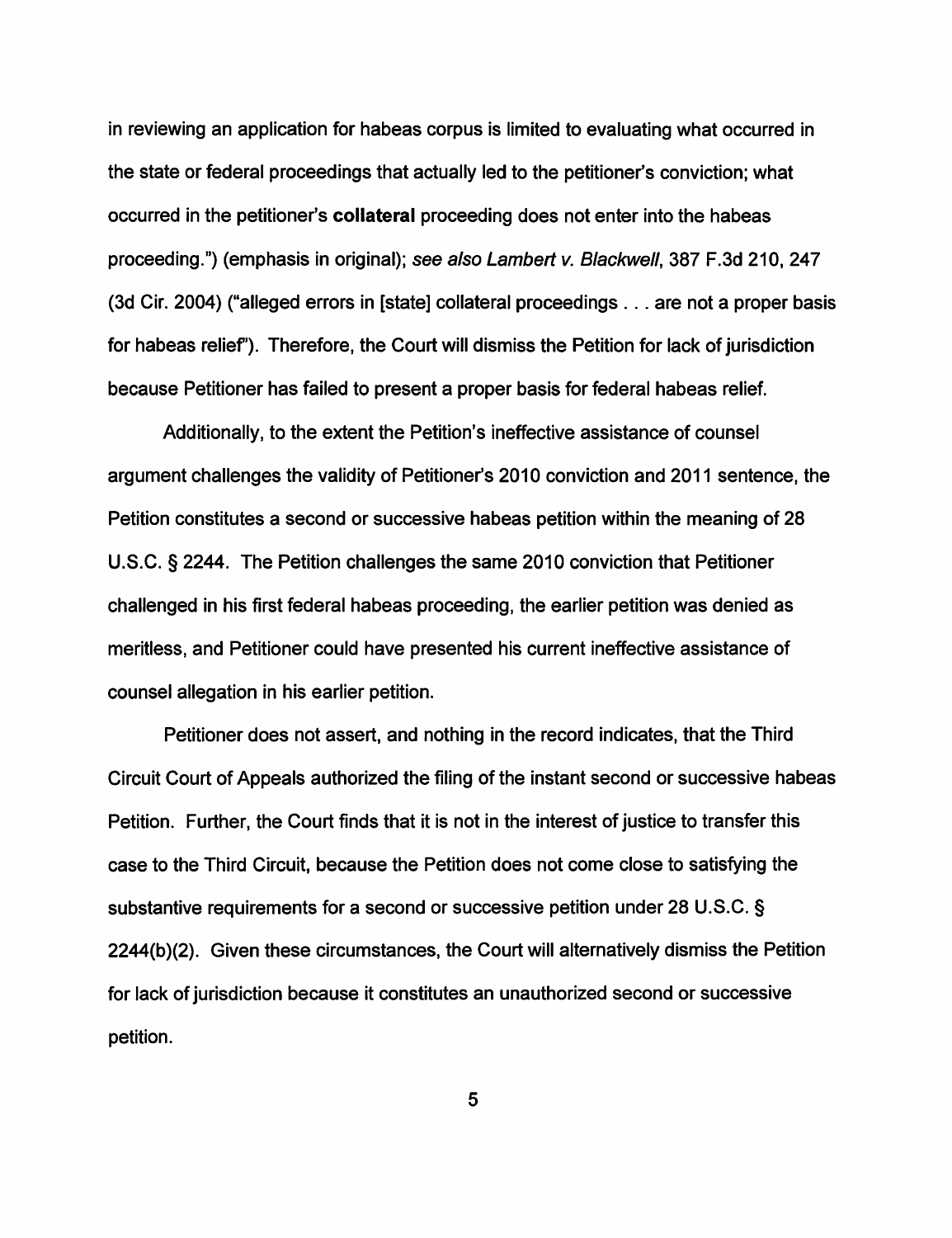# **IV. CONCLUSION**

Based on the foregoing, the Court concludes that the instant Petition either asserts an issue that is not cognizable on federal habeas review or constitutes an unauthorized second or successive request for habeas relief. Therefore, the Court will summarily dismiss the Petition for lack of jurisdiction. The Court will also decline to issue a certificate of appealability because Petitioner has failed to make a "substantial showing of the denial of a constitutional right." See 28 U.S.C. § 2253(c)(2); 3d Cir. L.A.R. 22.2 (2011); United States v. Eyer, 113 F.3d 470 (3d Cir. 1997). A separate Order will be entered.

Dated: April 25, 2022

Colm F. Connolly

Chief Judge